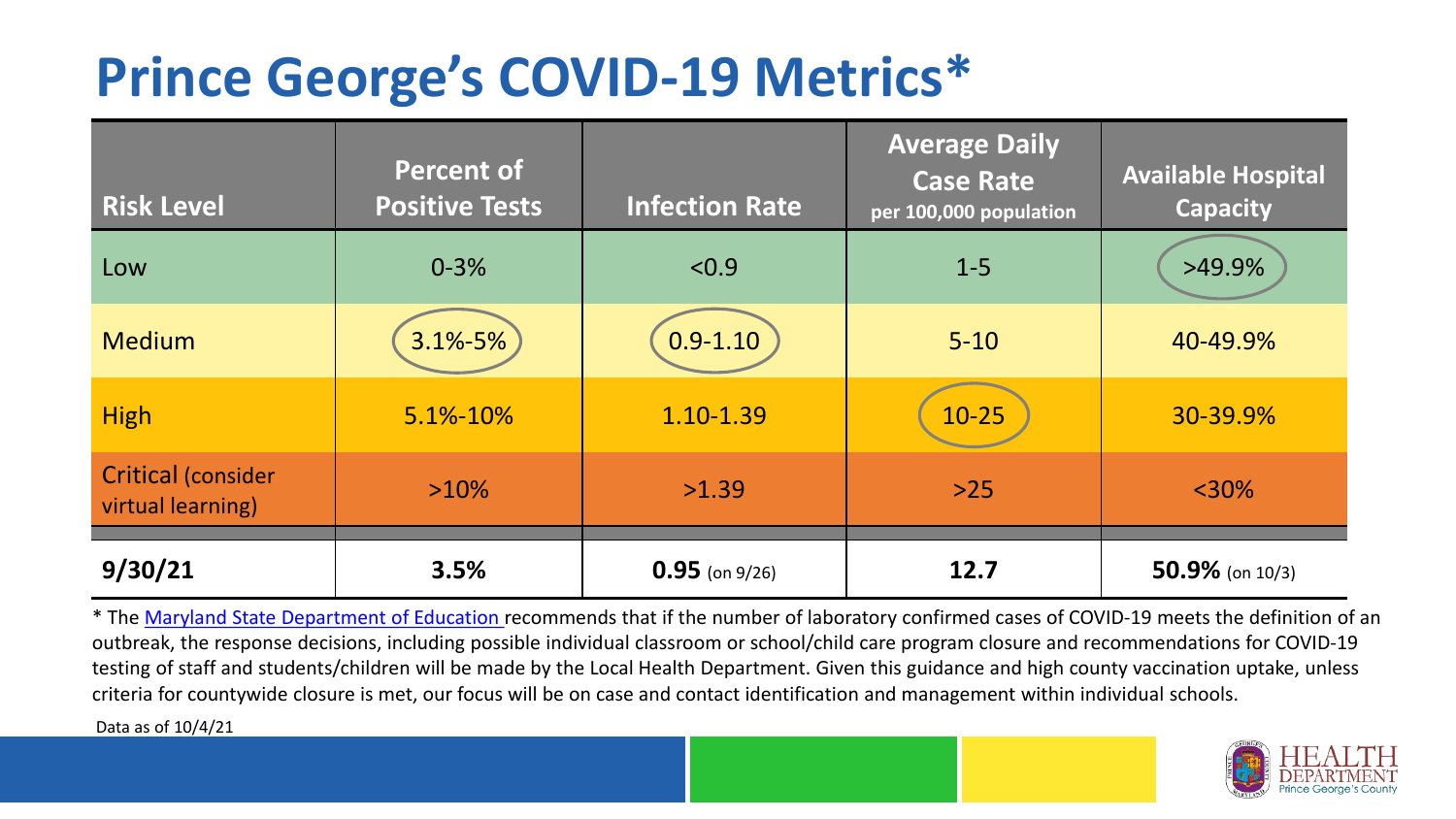# **COVID-19 Community Transmission and Vaccination**

Per the [CDC updated guidance for COVID-19 Prevention in K-12 Schools,](https://www.cdc.gov/coronavirus/2019-ncov/community/schools-childcare/k-12-guidance.html) vaccination is considered the leading prevention strategy for those who are eligible, and **Prince George's County exceeds the percentage of U.S. vaccinations for ages 12 and above**. The CDC also emphasizes using multiple prevention strategies together consistently, included universal indoor masking, as needed based on the level of community transmission and vaccine coverage.



\*County-specific data as of 10/4/21; all other data accessed on 10/4/21 at:<https://covid.cdc.gov/covid-data-tracker>

\*\* The CDC is reporting Prince George's as having "high" community transmission; however, our local data indicates we have decreased into the substantial range. This difference may be due to reporting through federal institutions as well as differences data cleaning and timeframe.

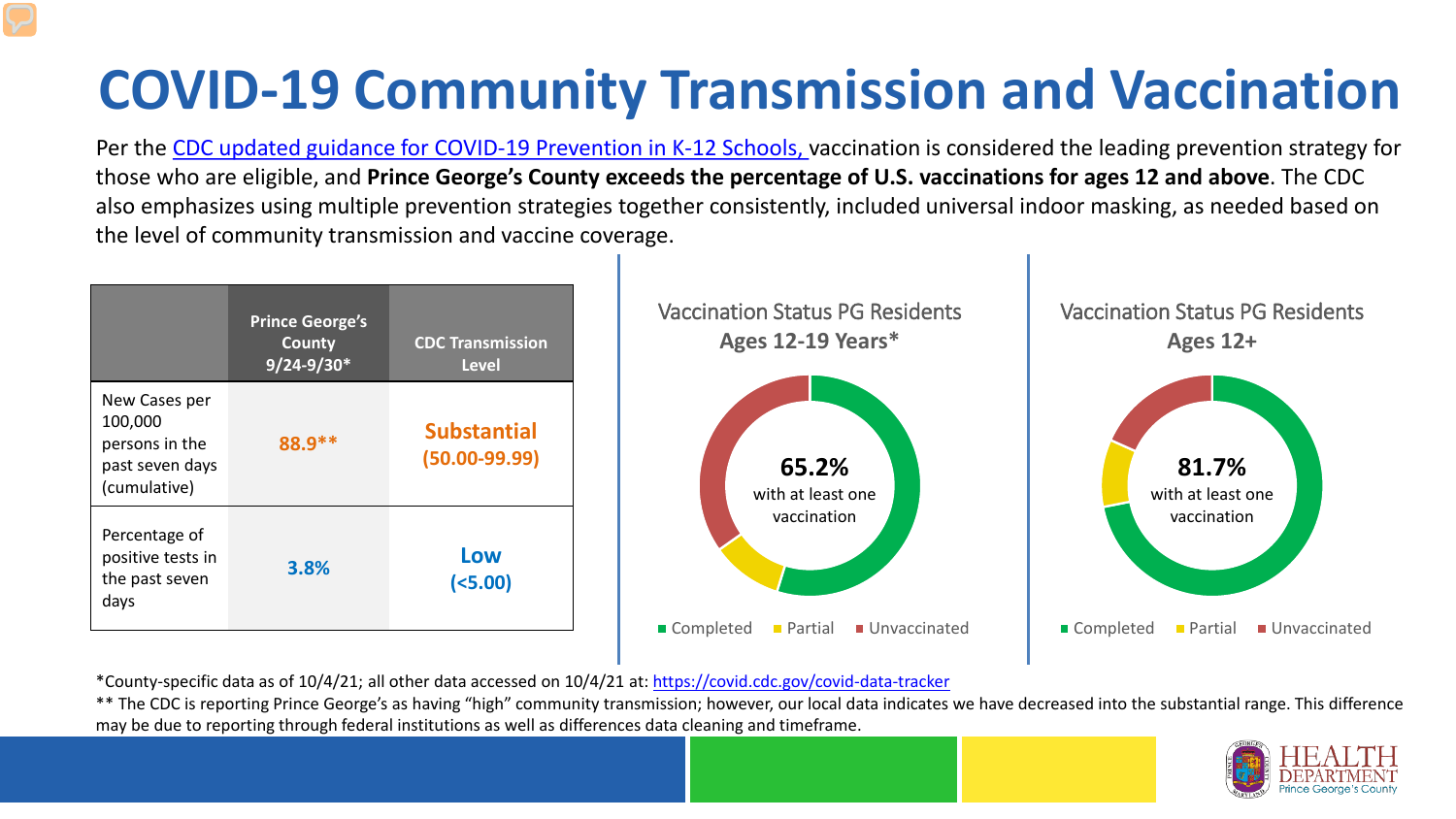#### **Healthcare System Capacity: Hospitalized COVID-19 Cases**

Patients with COVID-19 in our county hospitals **currently use 9% of our overall hospital capacity**. We have stayed above 90 for over one month.



**Prince George's County Hospitals Total COVID-19 Patients**

 $\blacksquare$  Med/Surg (acute care) Beds  $\blacksquare$  ICU Beds

Includes: Doctors Community Medical Center, Fort Washington Medical Center, Laurel Alternate Care Site, Prince George's Hospital Center, and Southern Maryland Hospital Center

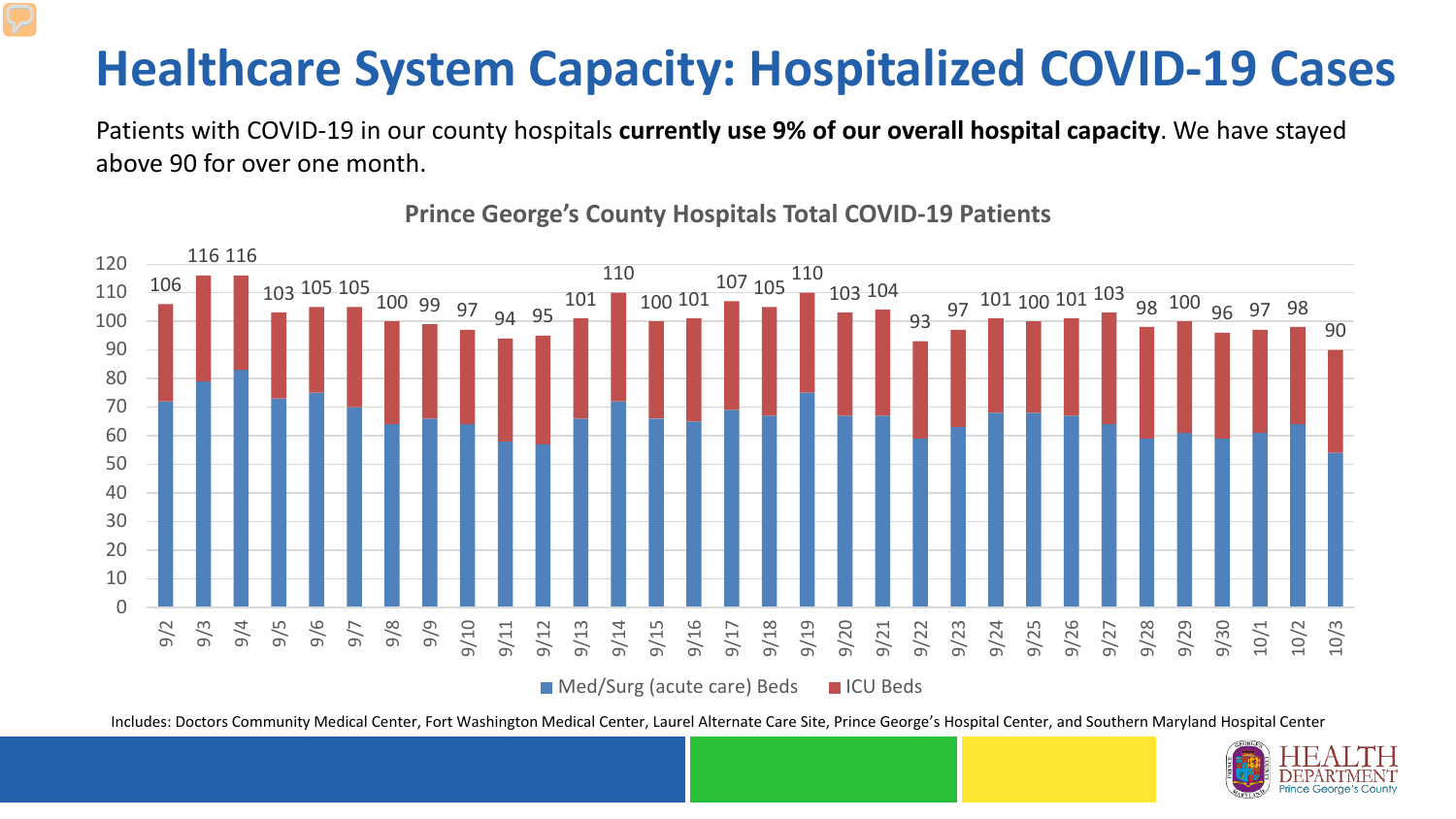## **Infection Rate for Prince George's County**



#### **Estimated by CovidActNow.org**

Accessed 10/4/2021. Each data point is a 14-day weighted average. Presented as the most recent seven days of data as a dashed line, as data is often revised by states several days after reporting.

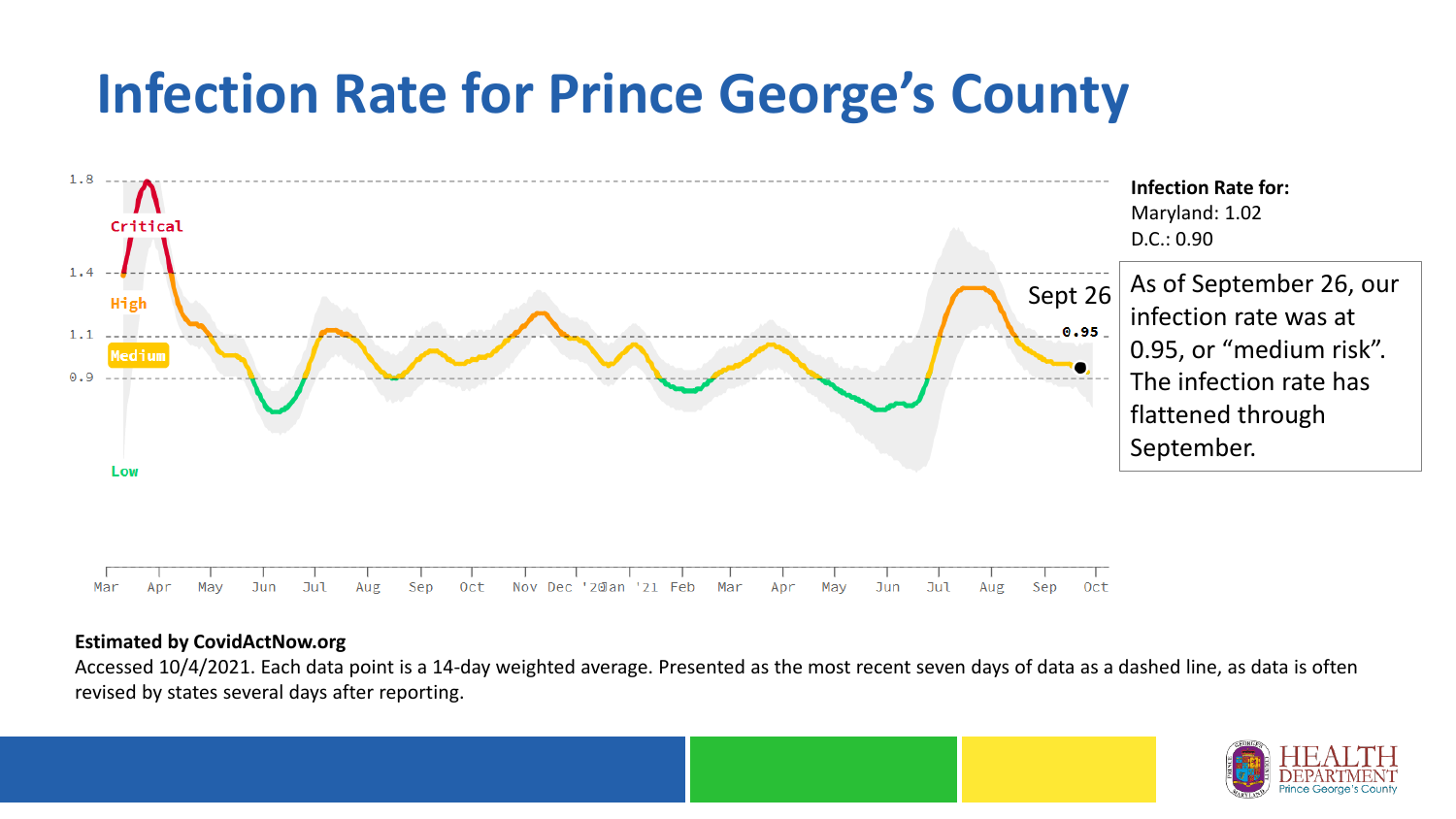### **Average Daily Case Rate** (7-day Average by test date)

**The daily case rate at the beginning of this week was 12.7 new cases per 100,000 residents.** While we have remained "high risk" or above 10.0 since the end of July 2021 **we have dropped below 20.0 since early September**.

20.2 20.4 19.8 19.3 17.5 17.8 17.9 17.9 17.5 17.9 17.9 19.0 18.5 18.0 17.6 17.1 16.7 17.2 17.3 17.2 17.4 17.1 16.9 16.6 15.7 14.8 14.7 13.7 12.7 0.0 5.0 10.0 15.0 20.0 25.0 9/2 9/3 9/4 9/5 9/6 9/7 9/8 9/9 9/10 9/11 9/12 9/13 9/14 9/15 9/16 9/17 9/18 9/19 9/20 9/21 9/22 9/23 9/24 9/25 9/26 9/27 9/28 9/29 9/30 **Low Risk**  Data as of 10/4/21 **Medium High**

**Average New COVID-19 Cases Per Day Per 100,000 Residents**